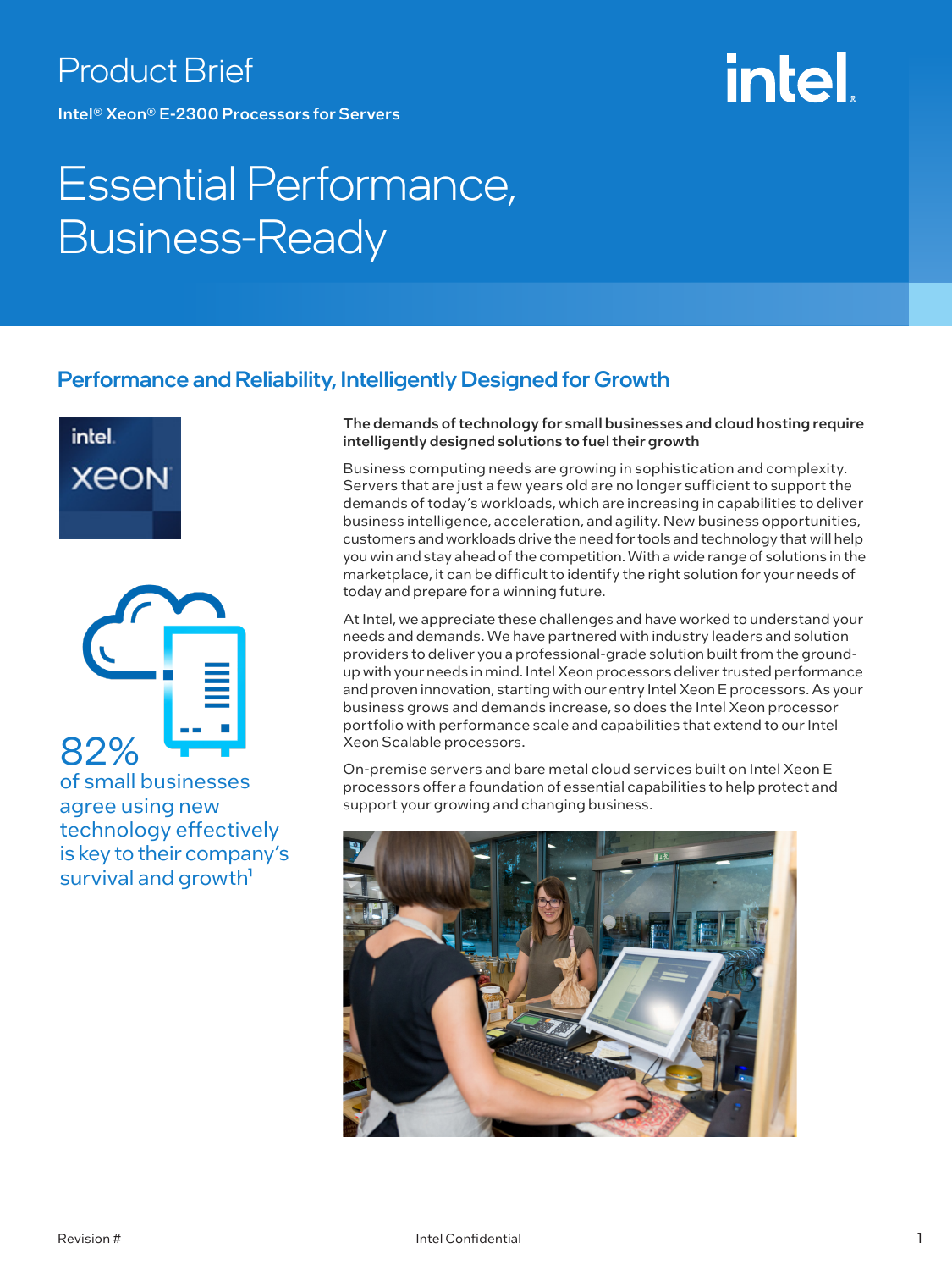#### Server-Grade Solutions for Small Business

#### **Get more from your business with an entry server hardware refresh**

Small businesses are looking for cost-effective server solutions that deliver productivity, reliability, and hardware-enhanced security, while complementing other IT investment options such as cloud-based services. An on-premise server can help address a number of challenges, including the uncertainty for setup and ongoing cost of cloud services, support for legacy applications, regulatory compliance, and the need to protect sensitive customer data. A mix of cloud services and in-house solutions provides the flexibility to choose and mix the correct balance for your business needs.

Small businesses need technology that helps them run multi-user applications such as email, messaging, print servers, calendar programs, databases, Enterprise Resource Planning (ERP), Customer Relationship Management (CRM), and other software that facilitates data sharing and collaboration. An entry server built with the Intel Xeon E processor is a smart investment positioning you for growth while providing a reliable, always available solution to protect your data and host critical business software solutions. No matter the size of your business, the value of your data is enormous. Keep it accessible and better protected at all times with an affordable Intel Xeon E processor-based server like these.

### \$82,220 to \$256,000

Unplanned downtime cost for a single event reported by over 80% of small and medium businesses<sup>2</sup>

A dedicated, on-premise server delivers answers for a number of small business customers including:

- Bandwidth constraints, latency, or heavy data usage that cause performance issues
- Uncertainty and inability to plan for setup and ongoing cloud service costs
- Preference for up-front payment over extended payment schedule
- Some legacy applications cannot be migrated to the cloud
- Regulatory, compliance, or data sovereignty requirements mandate that data must be secured on-premises

Implementing a powerful server is also a smart investment in security and growth. You'll gain the power to support the features of modern operating systems, including the added peace of mind from timely security patches which help to keep your sensitive business and customer data steps ahead of evolving security threats. New hardware with a modern operating system can also help you more easily deploy new business-class applications and tools that can help you increase sales and improve margins. A server based on the Intel Xeon E processor lets you access your information fast and respond to customers quickly from any device on your network. Keep valuable business data safe, help you and your employees become more productive, and position your company for growth with a powerful and affordable small business server based on the Intel Xeon E processor.

#### Essential Hardware for Entry-Level Cloud Hosting and Security Services

For server applications and workloads which do not require the performance scale and advanced capabilities of Intel Xeon Scalable processors, Intel Xeon E processors offer a compelling alternative. Designed for single-processor server platforms, these power-efficient and cost-effective processors feature the essential server features and capabilities needed for entry-level hardware solutions, making them an excellent hardware option for bare metal cloud hosting services.

Like the latest Intel Xeon Scalable processors, Intel Xeon E processors also feature an advanced security technology, known as Intel® Software Guard Extensions (Intel® SGX). Software enhanced with Intel SGX helps protect application code and data from disclosure or modification. Developers can use Intel SGX to partition their application into protected areas of execution in memory known as processor-hardened enclaves to enhance security even on a platform that becomes compromised.

Intel Xeon Scalable processors and Intel Xeon E processors with Intel SGX can be used in concert with existing data center infrastructure, to help protect the most sensitive portions of an application or data being used in a workload or service. For smaller capacity workloads enabled for Intel SGX, including encryption Key Management Services, Intel Xeon E processors offer entry-level support for more secure cloud services.

Learn more about Intel Xeon processors with Intel Software Guard Extensions and secure enclaves at **www.intel.com/sgx**.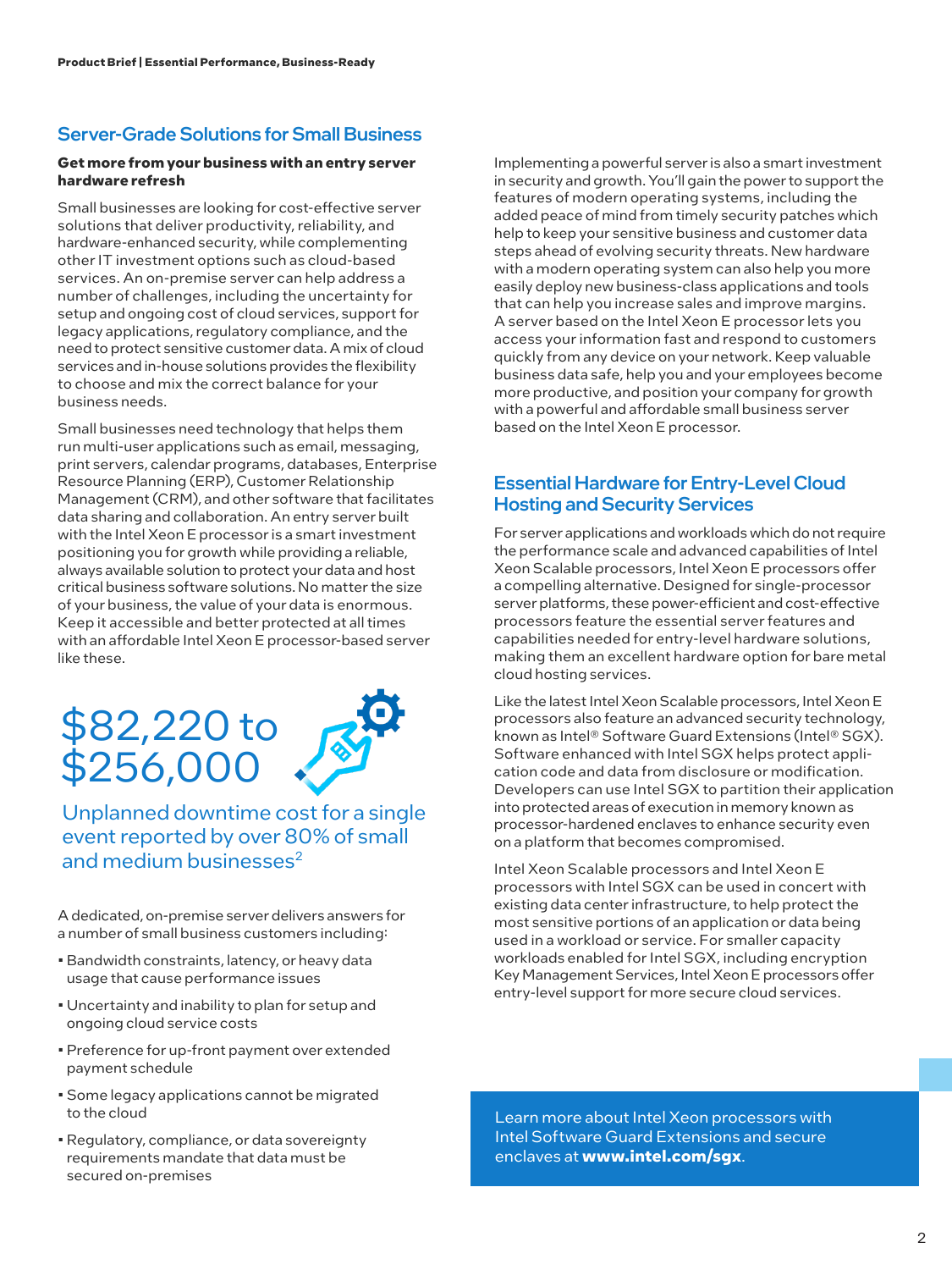

#### Introducing Intel Xeon E-2300 Processors

Intel Xeon E-2300 processors offer 10 new processor varieties, including options with 4, 6, or 8 cores, and thermal design points (TDPs) ranging from 65W up to 95W. With Intel® Turbo Boost Technology frequencies as high as 5.1 GHz, and memory speeds up to 23 percent faster than the prior generation, these new processors outperform the prior Intel Xeon E processor by up to 17 percent.<sup>3</sup> And when coupled with Intel® C250 Series Chipsets, this platform offers more I/O bandwidth and speed across options including new PCIe 4.0, more lanes of PCIe 3.0, USB 3.2 with new 2x2 (20 Gb), and SATA 3.0 support. This platform is also validated for compatibility with the latest server operating systems, including Windows Server 2022.

#### Intel Xeon E-2300 Processor Details

| <b>Maximum Core Count Supported</b>                                    | Up to 8 Cores                                                                                                                                                                                                       |
|------------------------------------------------------------------------|---------------------------------------------------------------------------------------------------------------------------------------------------------------------------------------------------------------------|
| <b>Maximum Base Frequency Supported</b>                                | $3.7$ GHz                                                                                                                                                                                                           |
| Maximum Intel Turbo Boost Technology 2.0<br><b>Frequency Supported</b> | $5.1$ GHz                                                                                                                                                                                                           |
| <b>Processor Cache Memory Support</b>                                  | Up to 16 MB Intel Smart Cache                                                                                                                                                                                       |
| <b>Processor Performance Support</b>                                   | Intel Turbo Boost 2.0 Technology,<br>Intel <sup>®</sup> Hyper-Threading Technology                                                                                                                                  |
| <b>Maximum Number of Processor Sockets Supported</b>                   | One Socket                                                                                                                                                                                                          |
| <b>Thermal Design Point (TDP)</b>                                      | Up to 95 Watts                                                                                                                                                                                                      |
| <b>Socket Type</b>                                                     | Socket H5 (LGA-1200) Socket                                                                                                                                                                                         |
| <b>System Memory Support</b>                                           | 2 channels of DDR4 ECC<br>Up to 3200 MT/s<br>2 DPC, UDIMMs only                                                                                                                                                     |
| <b>Maximum System Memory Supported</b>                                 | Up to 128 GB                                                                                                                                                                                                        |
| <b>Supported Chipset</b>                                               | Intel <sup>®</sup> C252 or C256 Chipsets                                                                                                                                                                            |
| 1/O                                                                    | PCI Express 4.0 - Up to 20 lanes (CPU)<br>PCI Express 3.0 - Up to 24 lanes (PCH)<br>USB 3.2 Gen2x2 (20G) - Up to 3 ports<br>USB 3.2 Gen2x1 (10G) - Up to 10 ports<br>SATA 3.0 - Up to 8 ports<br>DMI-8 lanes, Gen 3 |
| Intel <sup>®</sup> Manageability Engine<br>$($ Intel <sup>®</sup> ME)  | Intel ME v15 with Intel <sup>®</sup> AMT<br>and Intel SPS 6.0                                                                                                                                                       |
| <b>Display Support</b>                                                 | Gen12 graphics, 1 digital<br>display (HDMI or DP) with<br>up to 4K resolution                                                                                                                                       |
| <b>Intel SGX</b>                                                       | 512 MB memory enclave capacity                                                                                                                                                                                      |
| Intel <sup>®</sup> VROC                                                | <b>SATA RAID</b><br>Non-VMD NVMe RAID                                                                                                                                                                               |
| Support for Intel <sup>®</sup> Ethernet                                | 1 GbE i210 (LOM/AIC)<br>2.5 GbE i225 (AIC)<br>10 GbE x550 (AIC)                                                                                                                                                     |
| <b>Processor Manufacturing Process</b>                                 | Intel's 14nm process technology                                                                                                                                                                                     |

Please contact your hardware or equipment manufacturer for a full list of supported features and capabilities.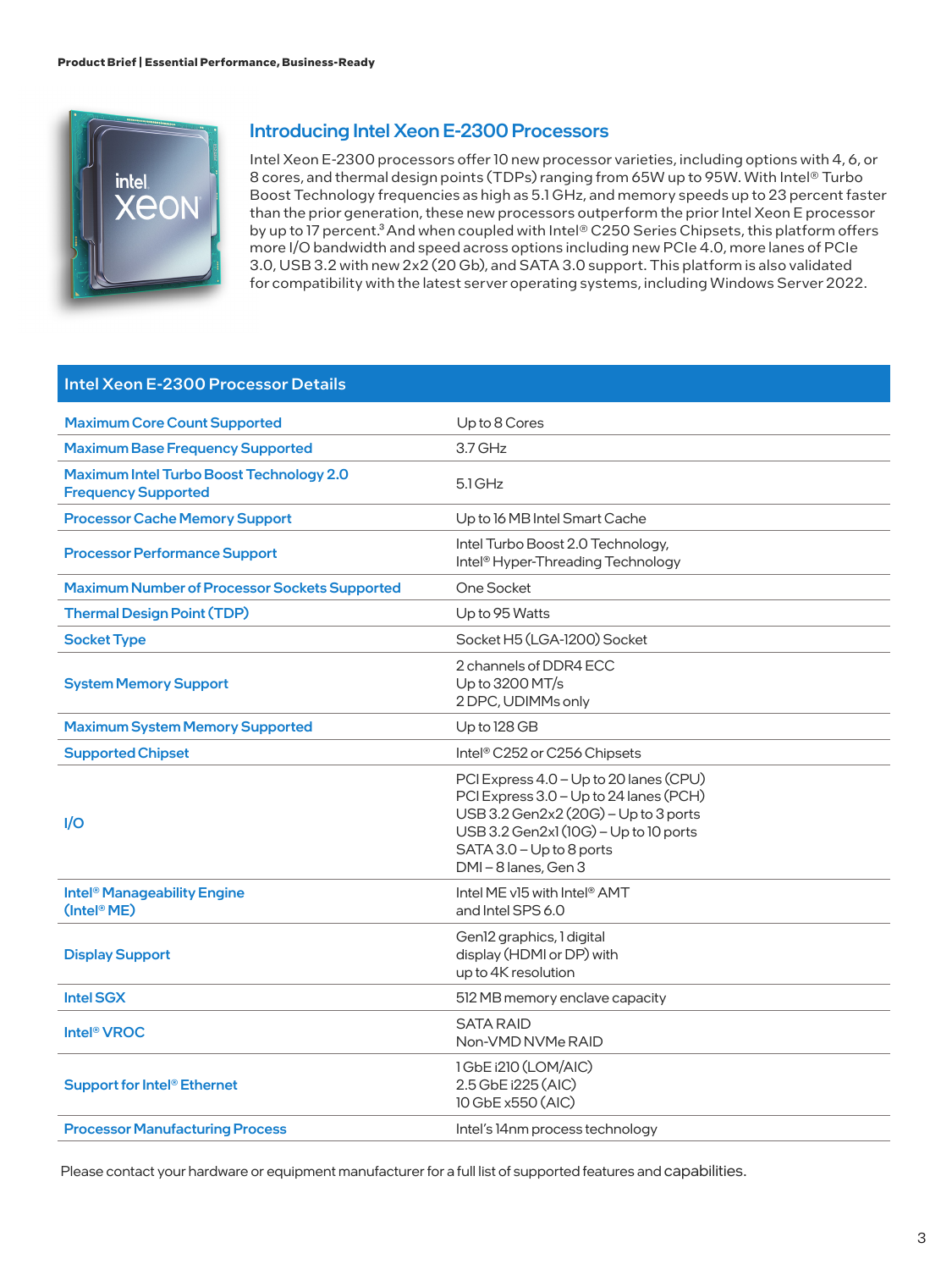#### Platform Reliability, Availability, and Serviceability

Intel Xeon E-2300 processors include support for the following hardware-enhanced reliability features, including:

- ECC Memory Support: Avoid business interruptions with automatic data checking for errors, providing increased reliability for the storage of your business data and execution of your critical workloads. Intel Xeon E-2300 processors support DDR4 memory speeds up to 3200 MT/s.
- Intel® Server Platform Services (Intel® SPS): Designed for managing rack-mount servers, Intel SPS provides a suite of tools to control and monitor power, thermal and resource utilization, with support for Intel Node Manager.
- Intel® Active Management Technology (Intel® AMT): Using integrated platform capabilities paired with popular third-party management and security applications, Intel AMT allows IT or managed service providers to better discover, repair, and protect their networked computing assets.

### Typical Intel Xeon E-2300 Platform Configuration for Servers



Available in single-socket configuration only.

Processors, chipset, and diagram provided for illustration purposes only. Not comprehensive of all features and capabilities.